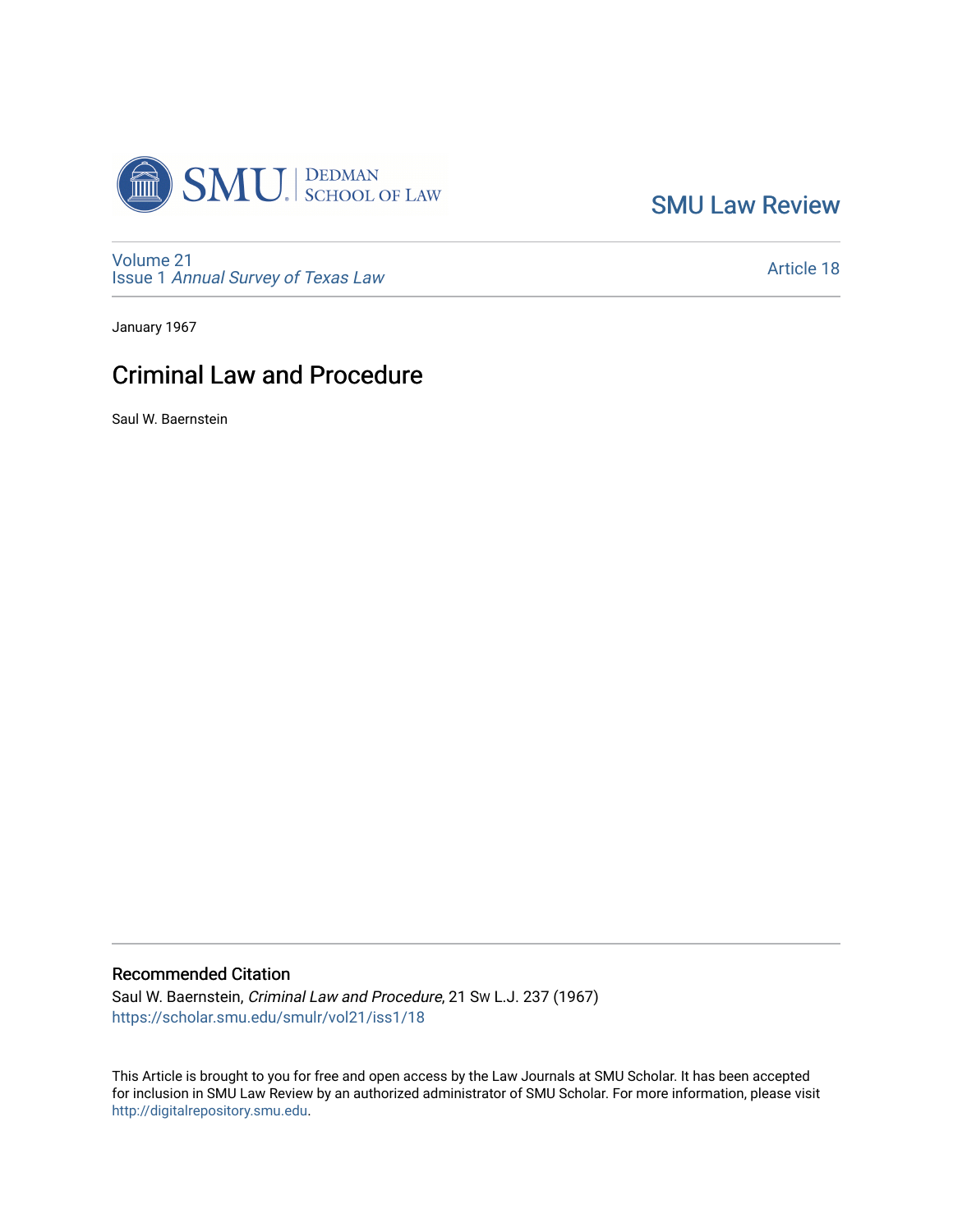## CRIMINAL LAW **AND** PROCEDURE

*by*

#### *Saul W. Baernstein\**

M OST of the significant developments in Texas criminal law this past year dealt with matters of procedure and the administration of justice rather than substantive law. In other jurisdictions there were some decisions indicating a coming scrutiny of the law of crimes by due process standards. Decisions holding that chronic alcoholism is a status, not an act, and cannot be prosecuted as criminal conduct,<sup>1</sup> should cause similar questioning in this jurisdiction in the near future. For the present, a number of legislative and court actions occurring in the state last year should be noted.

#### I. **ENHANCEMENT OF PUNISHMENT**

The law provides that in certain instances the punishment for second and third offenders shall be increased.' To obtain the increased sentence, proper information establishing the prior conviction must be presented to the jury or judge who will determine the sentence. The unresolved question has been whether a defendant's prior criminal record can be presented to the jury or court before the issue of guilt is determined in the case before them. Article **36.01 (1)** of the new Code of Criminal Procedure prohibits presentation of the prior record when the sole purpose is enhancement. Texas cases presenting this issue were heard in the Court of Criminal **Ap**peals,<sup>3</sup> the Fifth Circuit,<sup>4</sup> and the United States Supreme Court.<sup>5</sup> It has been a general practice of prosecutors to read to the trial jury the indictment prior to trial. In cases involving enhanced punishment the indictments read to the jury included the defendant's past criminal record. Thus, prior to deciding whether the defendant was innocent or guilty in the present case, the jury was told that the defendant had been a criminal before.

The basis for this practice was the longtime Texas system of having one

<sup>5</sup> Reed v. Beto, 35 U.S.L. WEEK 4164 (U.S. Jan. 24, 1967); Bell v. Texas, 35 U.S.L. WEEK<br>4164 (U.S. Jan. 24, 1967); Spencer v. Texas, 35 U.S.L. WEEK 4164 (U.S. Jan. 24, 1967).

**<sup>\*</sup>** A.B., Dartmouth College; LL.B., University of Texas. Assistant Professor of Law, Southern Methodist University. The author acknowledges the able assistance of Larry Mathews.

<sup>&#</sup>x27;Easter v. District of Columbia, **361** F.2d **50** (D.C. Cir. 1966); Driver v. Hinnant, *356* F.2d *761* (4th Cir. *1966).*

**<sup>2</sup>TEX. PEN. CODE ANN.** arts. 61-64 *(1925).*

<sup>3</sup>Hampton v. State, 402 S.W.2d **748** (Tex. Crim. **App.** *1966);* Jackson v. State, 402 S.W.2d 742 (Tex. Crim. App. *1966);* Young v. State, 401 S.W.2d *599* (Tex. Crim. App. 1966); Lee v. State, 400 S.W.2d *909* (Tex. Crim. **App.** *1966);* Barlow v. State, **398** S.W.2d **933** (Tex. Crim. **App.** 1966); Taylor v. State, **398** S.W.2d *559* (Tex. Crim. App. *1966);* Spencer v. State, **389** S.W.2d 304 (Tex. Crim. App. *1965).* 4 Moses v. Beto, 352 F.2d **88** (5th Cir. *1965);* Reed v. Beto, 343 **F.2d 723** (5th Cir. **1965).**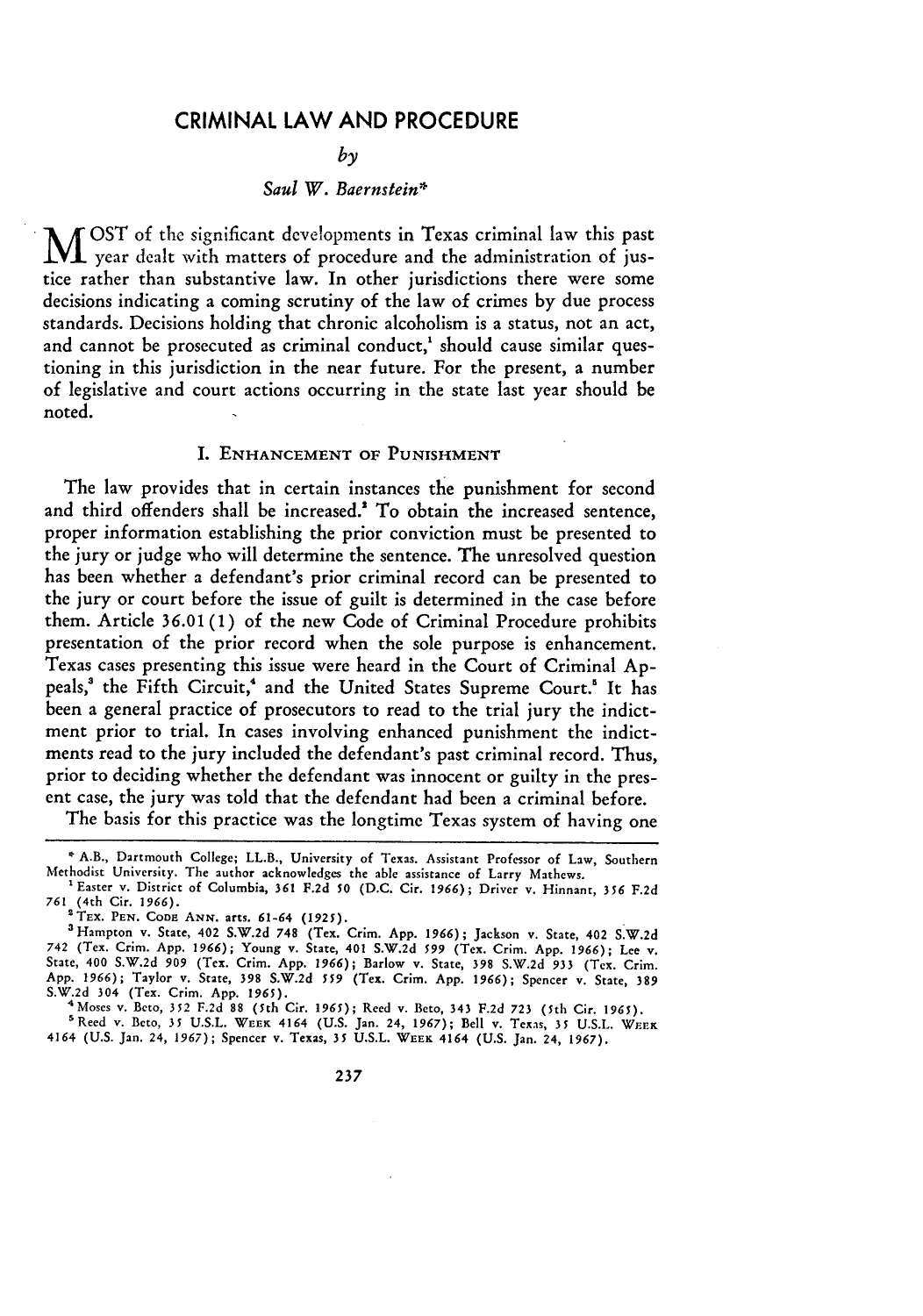global hearing before the jury in which both the issue of guilt and the sentence to be imposed were decided at the same time.' Necessarily, under this global practice, if the prosecution wanted to have the punishment enhanced, this was their only opportunity to provide the jury with a basis for it.

The argument against the practice is that the jury is prejudiced in their decision of innocence or guilt in the pending case by knowing of the previous convictions. The opponents contend that the jury is more likely to find guilt this time because the accused person has been guilty before. While this argument has been pressed on the courts time and again, that the practice is so prejudicial as to violate the accused's right to a fair trial, it has continued to fail to impress the judges.<sup>7</sup> Both the Texas Court of Criminal Appeals<sup>8</sup> and the Fifth Circuit<sup>9</sup> have upheld the practice, on the rationale that this has been an accepted procedure over a long period of time. It should be noted that at least one court, the Fourth Circuit,<sup>10</sup> held, prior to the recent Supreme Court decisions," that the practice was unconstitutional.

The question of constitutionality should not be the basis for the state's decision to keep or change this practice. Article **36.01** (1) of the Code of Criminal Procedure states that prior convictions cannot be read to the jury when the sole purpose is enhancement of punishment. Realistically, the probabilities of jury prejudice are high and, on a more practical ground, with the new provisions in the Code of Criminal Procedure for separate hearings for guilt and sentencing,<sup>12</sup> the need for injecting these prior convictions into the main trial no longer exists.

Along more traditional lines of Texas jurisprudential disputes is *Sellars v. State.'3* The case involved a second offense burglary conviction and raised the question of what maximum enhanced punishment was legally permissible. Article 62 of the Code of Criminal Procedure fixes the enhanced sentence at the highest punishment allowed by statute for the primary offense. Article 13.91 of the Penal Code fixes the punishment for the primary offense at a term of years not less than five. In *Sellars,* the court of criminal appeals was prompted to restate its ruling that the maximum enhanced punishment possible is a term of ninety-nine years. In a terse dissenting opinion, Judge Woodley accuses the court of legislating rather than adjudicating, because the legislature would have stated a ninety-nine year

<sup>&</sup>lt;sup>6</sup> TEX. CODE CRIM. PROC. ANN. art. 693 (1926).

r Generally, the courts, without really discussing the merits of the practice, have taken a legalistic approach, holding it not to be in violation of minimum standards of due process.

<sup>&</sup>lt;sup>8</sup> See cases cited note 3 supra.<br><sup>9</sup> See cases cited note 4 supra.

<sup>&</sup>lt;sup>10</sup> Lane v. Warden, 320 F.2d 179 (4th Cir. 1963).

<sup>&</sup>lt;sup>11</sup> See cases cited note 5 supra.

<sup>&</sup>lt;sup>12</sup> TEX. CODE CRIM. PROC. ANN. art. 37.07 (1965).<br><sup>13</sup> 401 S.W.2d 835 (Tex. Crim. App. 1966).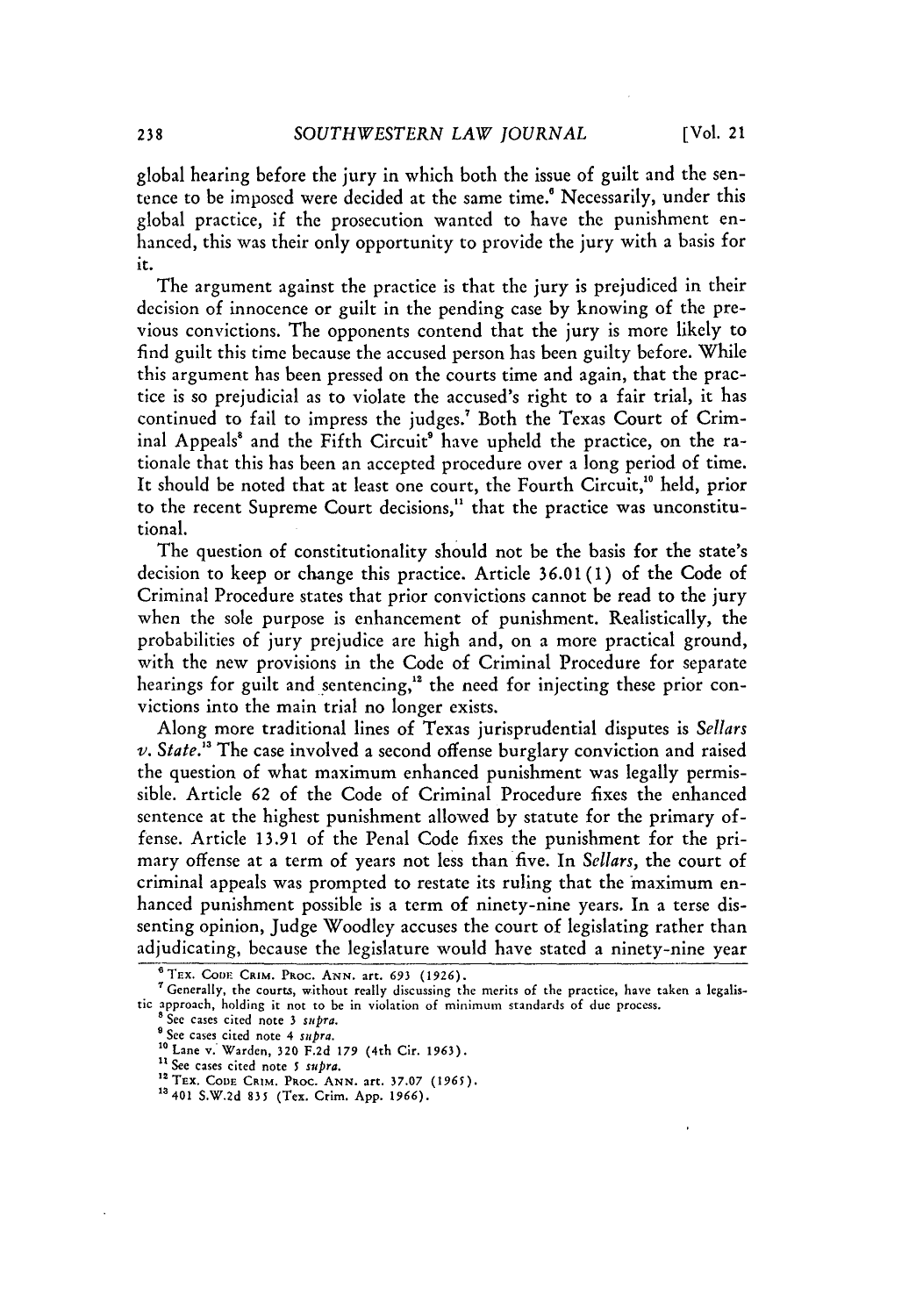maximum if that is what they meant. **Of** course, neither the majority nor the dissent attempts to search for legislative intent beyond the "plain meaning" of the statutes involved. Nor do they attempt to interpret and apply the enhancement provisions so as to fulfill the sentencing and correction objectives of the criminal law. For example, does a ninety-nine year sentence lead to different penitentiary treatment of the offender than a life sentence? Would Judge Woodley's position lead to different parole treatment? In short, of what significance to the state and the criminal law is this controversy? It would appear that a dispute such as this--over the meaning of "a term of years"--could continue indefinitely."

## **II.** SENTENCING

The enactment of the revisions to the Code of Criminal Procedure brought a radical change in Texas sentencing procedures. As suggested above, until this year Texas has followed the rare practice of (a) having the jury determine the sentence as well as guilt, and (b) requiring the jury to determine guilt and sentence in one hearing based only on evidence pertinent to the guilt issue. The state took half a step forward by the revised code's call for a separate hearing, after the determination of guilt, on the issue of punishment. Still, however, the jury is the main sentencing agent in Texas. The code provides that the judge shall sentence except when the defendant requests the jury do so.<sup>15</sup> Nevertheless, the common practice encouraged in many courts is to place this responsibility on the jury, not the judge.

Just what the nuances of the new separate hearing sentencing procedure will be has yet to be fully revealed, but *Rojas v. State<sup>16</sup>* presented several major ones. The case raised the problem of proper sentencing procedures upon a plea of guilty. The trial court decided that article 37.07 of the Code of Criminal Procedure provided the proper procedure, and therefore the judge ruled that he could instruct the jury only on guilt, and not on punishment.<sup>17</sup> The defense argued this was not the proper statute, that article 26.14 of the Code of Criminal Procedure'" applied and required the judge to charge the jury on punishment as well as guilt. Still acting under article 37.07 when the jury returned their finding of guilt, the judge asked

<sup>&</sup>lt;sup>14</sup> At the time of publication, Sellars has been expressly overruled in an opinion that does not treat directly the legislative objectives. <sup>5</sup> TEX. **CODE** CRIM. PRoC. ANN. art. **37.07, §** 2(b) (1965). **<sup>10</sup>**404 S.W.2d 30 (Tex. Crim. App. *1966).*

<sup>&</sup>lt;sup>17</sup> Texas procedure has long required that some evidence establishing guilt be introduced even upon a guilty plea.<br><sup>18</sup> "Where a defendant in a case of felony persists in pleading guilty or in entering a plea of

*nolo* contemiere, if the punishment is not absolutely fixed by law, a jury shall be impaneled to assess the punishment and evidence may be heard to enable them to decide thereupon, unless the defendant in accordance with Articles **1.13** or **37.07** shall have waived his right to trial by jury." **TEX. CODE** CRIM. **PRoc. ANN.** art. 26.14 (1965).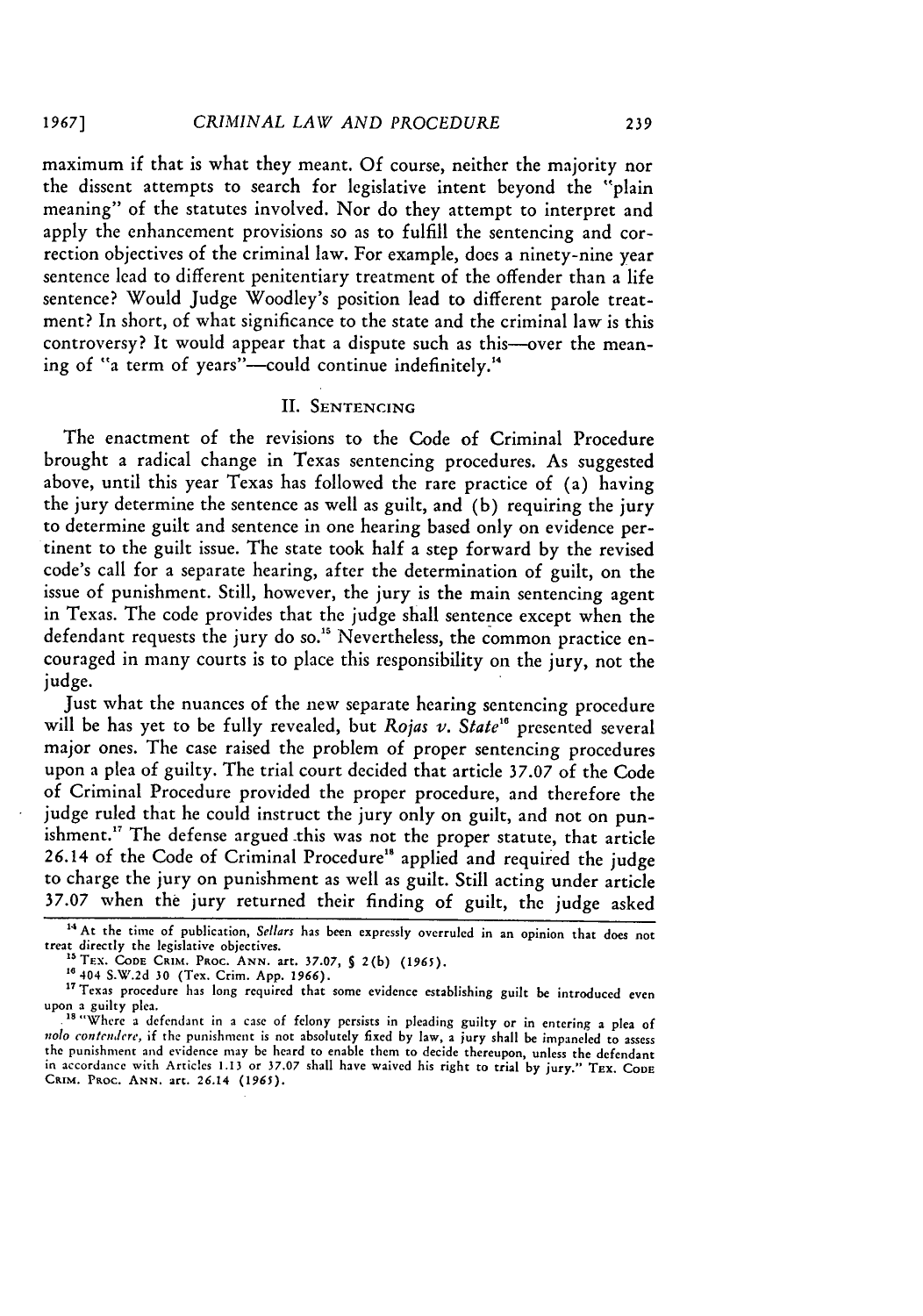whether the defendant elected to be sentenced by jury or judge. While maintaining their basic objection to article **37.07** being applied at all, the defense contended that the statute did not provide for an "election," but rather authorized sentencing by the judge unless defendant "requested" a jury. The trial court discharged the jury and assessed the punishment. The court of criminal appeals found reversible error in not following article 26.14 and in not charging the jury on punishment.

The *Rojas* case also raised an issue concerning what evidence was admissible in the new hearing on sentence. The defense objected to admitting into evidence a prior misdemeanor conviction of driving while intoxicated because it did not involve moral turpitude. The court, while overruling a motion for rehearing, held that such convictions, while still inadmissible in the hearing on guilt, were admissible in the sentencing hearing. The court stated that article 37.07, section 2(b), which allows evidence of the defendant's prior criminal record, general reputation, and character, applies to jury hearings on sentence under article 26.14.

It is desirable to admit all pertinent information, including prior convictions, when the sentence is being assessed. However, it appears somewhat questionable to have a strict reading of article 26.14 that excludes utilizing article **37.07** on whether jury or judge does the sentencing, and then a flexible reading that incorporates that part of article 37.07 on the matter of evidence for sentencing.

The separate hearing on sentence offers an excellent opportunity to develop sentencing procedures that would be fair and that would be based on all information pertinent to the purposes of sentencing. It could be an opportunity to remove the blindfold from the sentencing agent-jury or judge-by affording access to background information on the defendant which is inadmissible in the trial of the guilt issue. However, Texas has yet to require pre-sentence investigations and reports" which would develop the pertinent information; nor has the state allocated the resources to employ the number of competent probation officers that are needed to make the investigations. Of course, the attorneys-prosecution or defense-can present this information if they desire, but this is rarely done; and *in Texas*, unlike many jurisdictions, the sentencing agency cannot require it. It would be worthwhile also for Texas to join the majority of jurisdictions and to remove the sentencing function from the jury altogether. As a practical matter, if this were done, it would be desirable to provide training institutes on sentencing for trial judges and to establish a procedure for appellate review of sentences in order to effect more fully the legislature's objectives of penal corrections.

<sup>&#</sup>x27; <sup>9</sup> TEx. **CODE** CRIM-. Paoc. **ANN.** art, 42.12, **S 4 (1965)** gives the judge power to require a report when considering the probating of a sentence.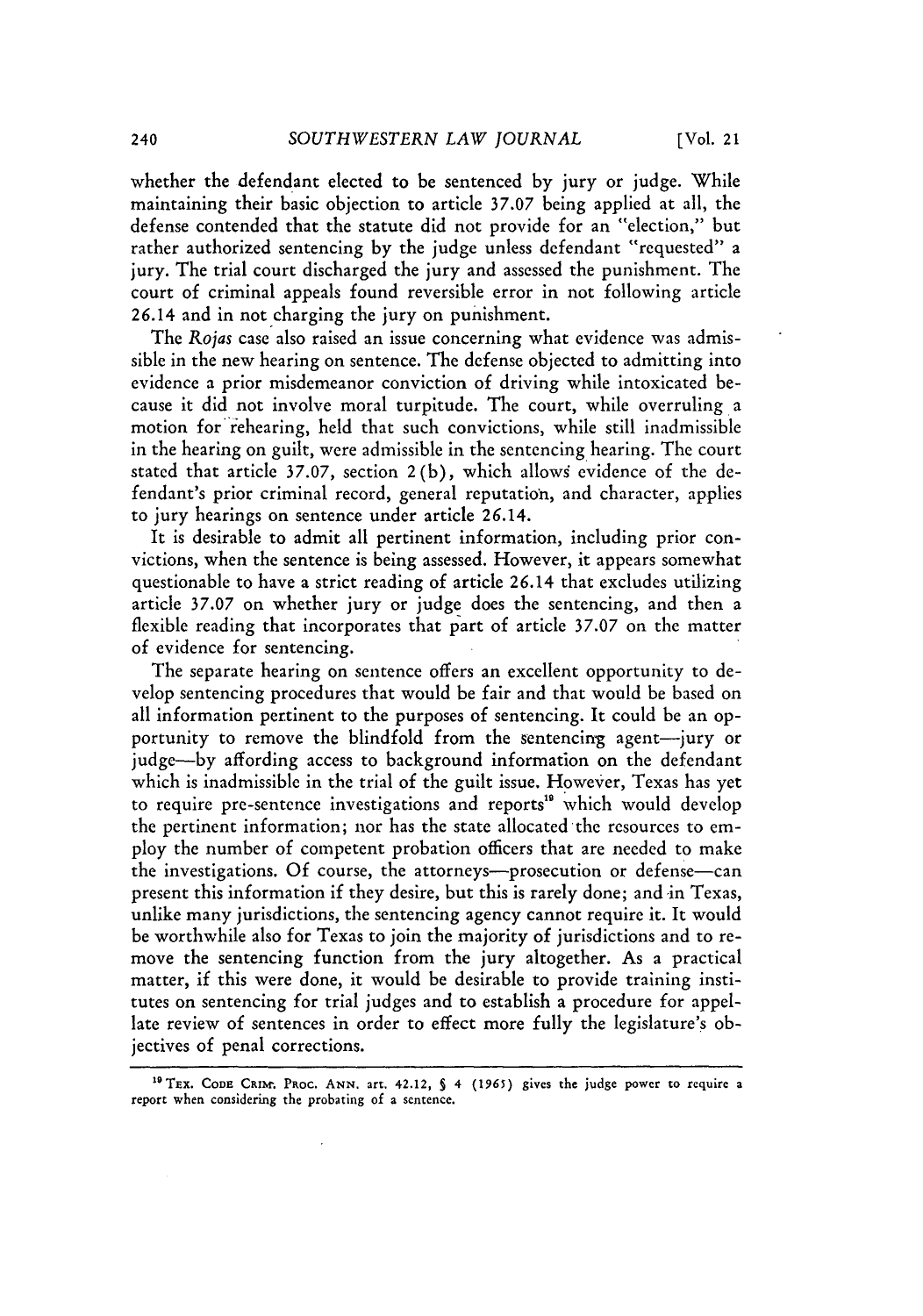Elsewhere, the legislature brought to Texas an important new development in sentencing by extending probation to misdemeanor offenses.<sup>20</sup> Previously available only to felony offenders,<sup>21</sup> the revised code now offers this important sentencing alternative in the less serious misdemeanor area.

241

## III. DRIVING WHILE INTOXICATED

One of the most prevalent prosecutions in Texas, as elsewhere, is drunken driving. There were some significant developments in the law during the year that may allow more effective regulation of this conduct. Evidence of drunkenness or of being under the influence of alcohol is a requisite of a successful DWI prosecution. Several tests and examinations, from having the accused attempt to walk a straight line to measuring the alcohol in the accused's blood, have been devised to develop this evidence.<sup>22</sup> For many years police have been able to offer defendants a blood test immediately after arrest. If, however, the person did not consent to the test, it was general practice not to administer it. In *Schmerber v. California*<sup>23</sup> the United States Supreme Court held that consent was not a necessary condition for administering the blood test. In their opinion, which was well received by law enforcement, the Court said lack of consent did not violate constitutionally protected rights of due process, against self-incrimination, the right to counsel or prohibitions against unlawful search and seizure. The fact that the evidence would be destroyed by absorption into the person's system excepted the test from the ordinary requirements for search and seizure. In a situation unusual for Texas, the court of criminal appeals had faced this issue several years ago. They ruled that under Texas law, consent is required.<sup>24</sup> An Attorney General's opinion subsequent to *Schmerber* concluded that consent is still necessary in Texas." What may be the proper plumb line for due process of law is always a difficult issue, but a state is not limited to establishing laws that meet only the minimum standards of protection of the constitution. It is difficult to fault the court of criminal appeals if it is truly attempting to interpret the law as a legal safeguard of a defendant's personal integrity as well as a safeguard for the community at large. This approach is more desirable than simply second-guessing future Supreme Court decisions.

Another change of importance to DWI cases (mentioned previously in the section on sentencing), is the new provision for misdemeanor proba-

<sup>&</sup>lt;sup>20</sup> TEX. CODE CRIM. PROC. ANN. art. 42.13 (1965).<br><sup>21</sup> TEX. CODE CRIM. PROC. ANN. art. 781b (1926).

<sup>&</sup>lt;sup>22</sup> For a complete discussion of the various tests which have been developed see ERWIN, DEFENSE **OF** DRUNK **DRIVING CASES (1963).** "384 **U.S.** *757* (1966), 20 Sw. L.J. 869.

<sup>2</sup> <sup>4</sup> Trammell v. State, 287 S.W.2d **487** (Tex. Crim. App. 1966). 2'5 Tx. ATT'Y **GEN. OP.** No. C-766 (1966); 20 Sw. L.J. 686.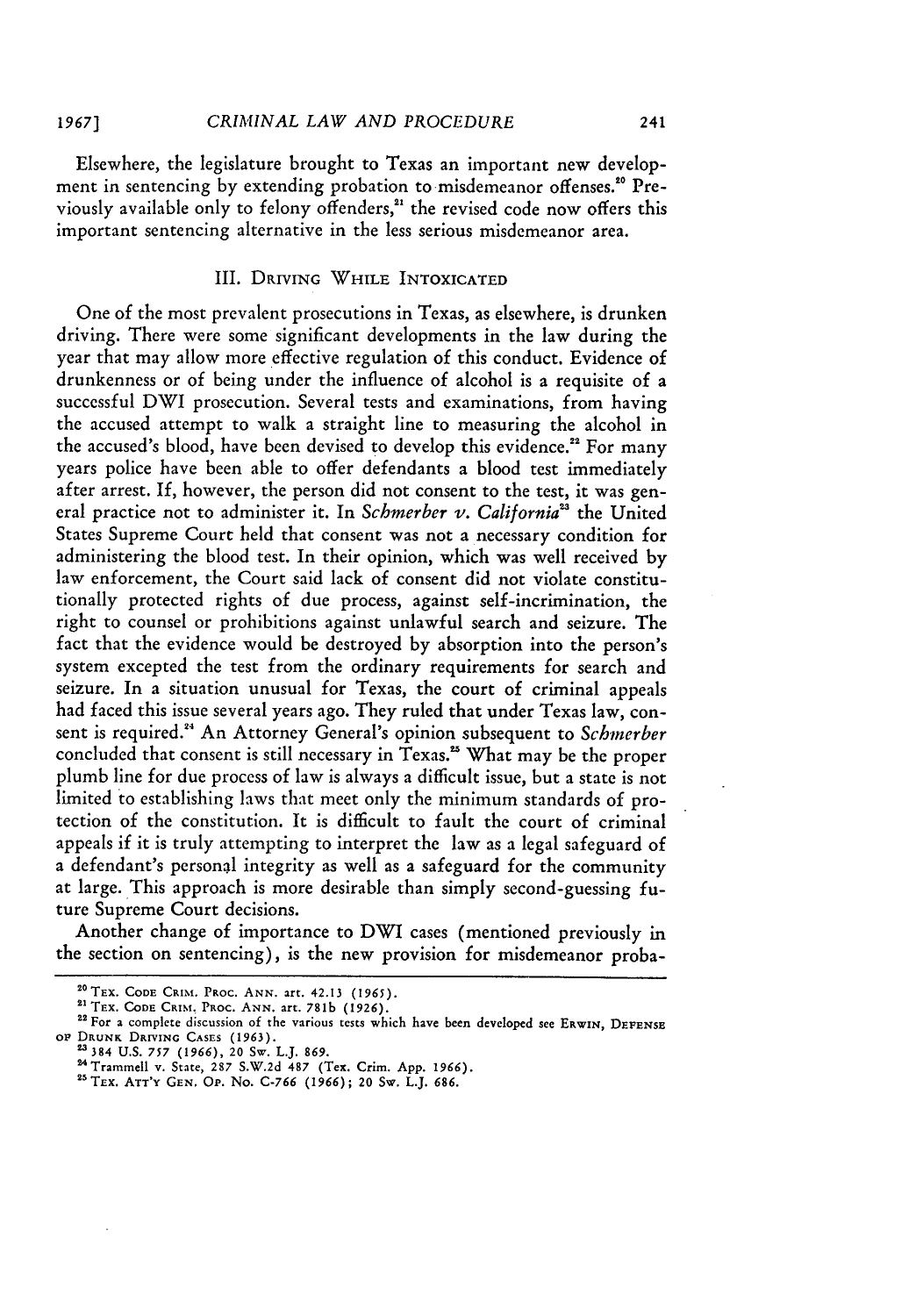tion in the Code of Criminal Procedure. " Texas law for some time has allowed second offender, felony convictions to receive probation under proper circumstances,<sup>27</sup> but only with the recent amendments to the CCP is it permissible in misdemeanors. This provision allows better regulation of first offenders than the old system which was limited to fines, jail, or findings of not guilty.

#### IV. **SEARCH-AFFIDAVITS** FOR WARRANTS

The last several years have brought forth a series of notable decisions from the United States Supreme Court concerning police procedures and the issuance of warrants." The thrust of these decisions is to require that real facts rather than personal beliefs **be** presented to a magistrate for his independent determination of probable cause for a warrant to issue. A number of these cases reversed **by** the Supreme Court have been from Texas.29 Subsequent to these reversals, a number of nonpolicy questions concerning warrants have remained for decision **by** the court of criminal appeals. The issue of what constitutes an acceptable affidavit of probable cause showing adequate facts to the magistrate was raised this past year. In *Gonzales v. State*,<sup>30</sup> the court of criminal appeals approved the affidavit for a search warrant presented in *Acosta v. State.31* As Judge Morrison, writing for the court, points out, the affidavit must contain **(1)** affirmative allegations (2) from the personal knowledge of the affiant. The affidavit in *Acosta* stated:

On the 14th day of May, **1965,** affiants received reliable information from a credible person that heroin was being possessed by Jo Givos Acosta, at **7515** Force Street, Houston, Harris County, Texas. Although I do not desire to name this person, on about four prior occasions he has given information to me concerning narcotics being possessed by certain individuals, and on every occasion his information has proven to be true. Based upon the information he gave to me, affiants on the morning of the 14th day of May, **1965,** set up surveillance on the house located at **7515** Force Street, and from approximately **7:00** a.m. to 10:00 a.m. of that day we observed several persons whom we know to be users of narcotics, enter the house, remain for approximately five minutes each, and then leave.<sup>32</sup>

In keeping-with the policy to have the police present facts rather than conclusions and beliefs to the magistrate and to have the magistrate, rather

<sup>&</sup>lt;sup>26</sup> TEX. CODE CRIM. PROC. ANN. art. 42.13 (1965).<br><sup>27</sup> TEX. CODE CRIM. PROC. ANN. art. 42.12 (1965).

<sup>&</sup>lt;sup>27</sup> TEX. CODE CRIM. PROC. ANN. art. 42.12 **(1965)**.<br><sup>28</sup> See, e.g., Stanford v. Texas, 379 U.S. 476 *(*1965); Rugendorf v. United States, 376 U.S. 528

<sup>(1964);</sup> Jones v. United States, **362** U.S. 257 (1960). **"'** See, e.g., Aguilar v. Texas, **378** U.S. 108 (1964); Giondenello v. United States, *357* U.S. 480

<sup>(1958);</sup> **cf.,** Ward v. Texas, 316 U.S. *547* (1942); White v. Texas, 310 U.S. **530** (1940). 30410 S.W.2d 435 (Tex. Crim. App. 1966). 31403 S.W.2d 434 (Tex. Crim. App. 1966).

a2Acosta v. State, 403 S.W.2d 434, 436 (Tex. Crim. App. *1966).*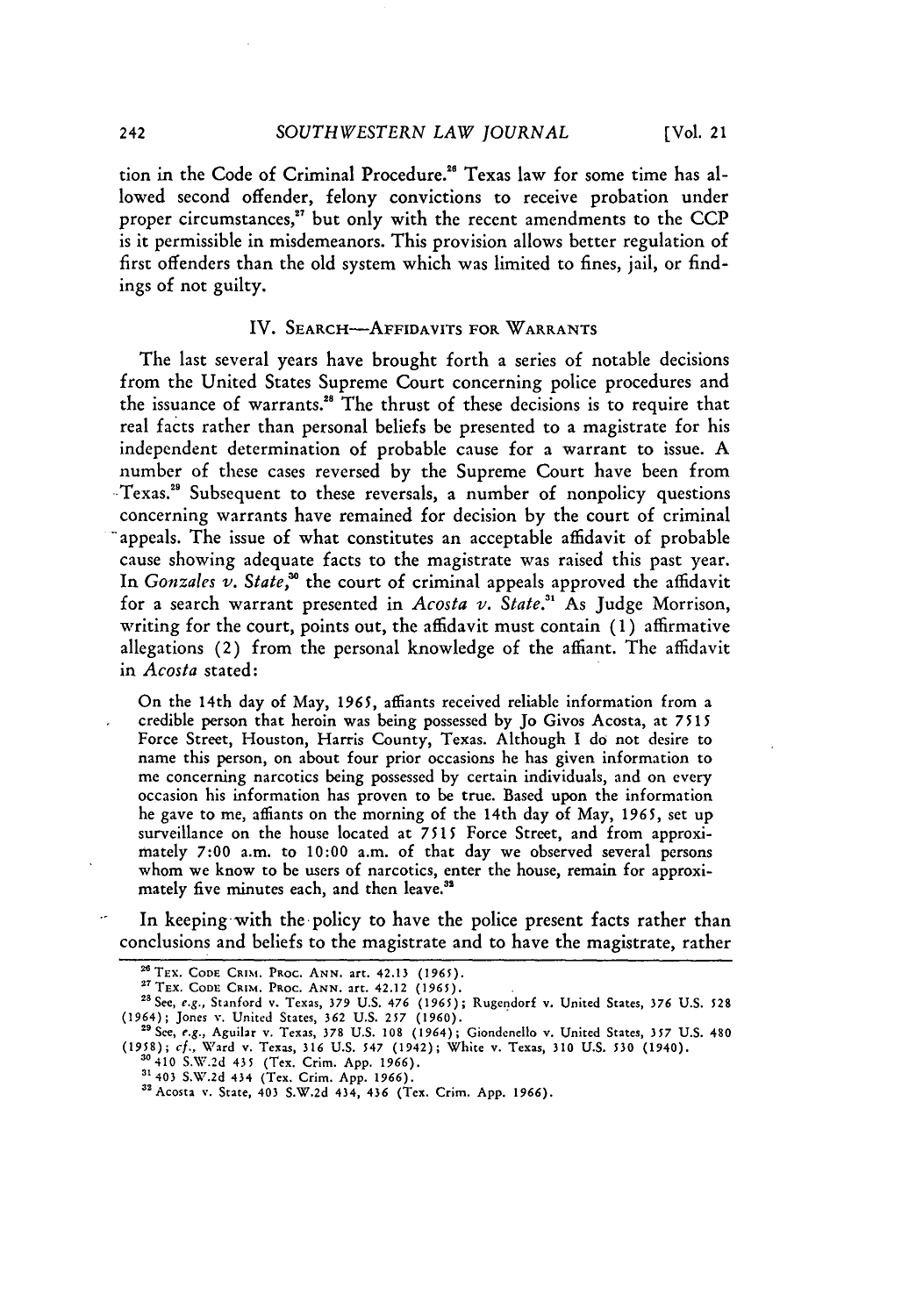*1967]*

than the police, decide when a warrant should issue, the court of criminal appeals is making an effort to conform Texas law enforcement with sound practices under the standards of constitutional law.

## **V.** ARREST-WARNING THE **SUSPECT**

Legal requisites for safeguarding the constitutional rights of a suspect or an accused were the subject of major change this year. Two far-reaching developments were the enactment of the revisions to the Code of Criminal Procedure and the Supreme Court decision in *Miranda v. Arizona.33* It is generally recognized today that protecting a person's rights can be meaningful only if the protection comes at the time when it is actually needed. To say that a person has a privilege against self -incrinination and a right to remain silent only after he has acted to his detriment makes his rights rather hollow. Texas law has long recognized this. For many years it has provided early protection of rights by the requirement that upon arrest the person be taken before a magistrate where probable cause for the arrest would be required and where other safeguards would be provided.<sup>34</sup> Unfortunately, this law was largely ignored.

The revised Code of Criminal Procedure reiterates the demand that a person be taken before a magistrate<sup>35</sup> and, with some sanctions added to enforce it, is bringing about compliance by arresting officers. In addition, the CCP now states specifically, in article 15.17, the warnings that a magistrate must give to the arrested person. Some magistrates have questioned their authority to provide these rights, saying that the CCP only tells them to inform the accused of his rights, but not to provide them. For example, the magistrate is to inform the person he has a right to bail, but the code does not explicitly say that the magistrate has authority to release the person on bail; he is to inform the person of his right to a lawyer but has no explicit authority to appoint a lawyer at that time. Most magistrates have not read the code this narrowly and have recognized their responsibility for fulfilling constitutional protections. However, it may be desirable to remove any ambiguity and state these responsibilities more explicitly in the CCP.

The *Miranda* case, in keeping with the policy of honoring rights before they become useless, moves beyond the CCP by requiring that the person be warned when he is taken into custody. *Miranda* provides that these warnings must be given prior to any police interrogation and that rights cannot be waived except by a knowing and intelligent affirmative state-

**<sup>33 384</sup> U.S. 436 (1966).** See Comment, *Custodial Interrogation as a Tool of Law Enforcement: Miranda v. Arizona and the Texas Code of Criminal Procedure,* in this issue. **For** further discussion see **Ray,** *Evidence,* this survey **at** footnote **38.**

a'TEx. **CODE** *CRIM.* PRoc. **ANN.** arts. **217, 233,** 245 **(1926).**

<sup>35</sup> TEX. CODE CRIM. PROC. ANN. arts. 14.06, 15.16, 15.17 (1965)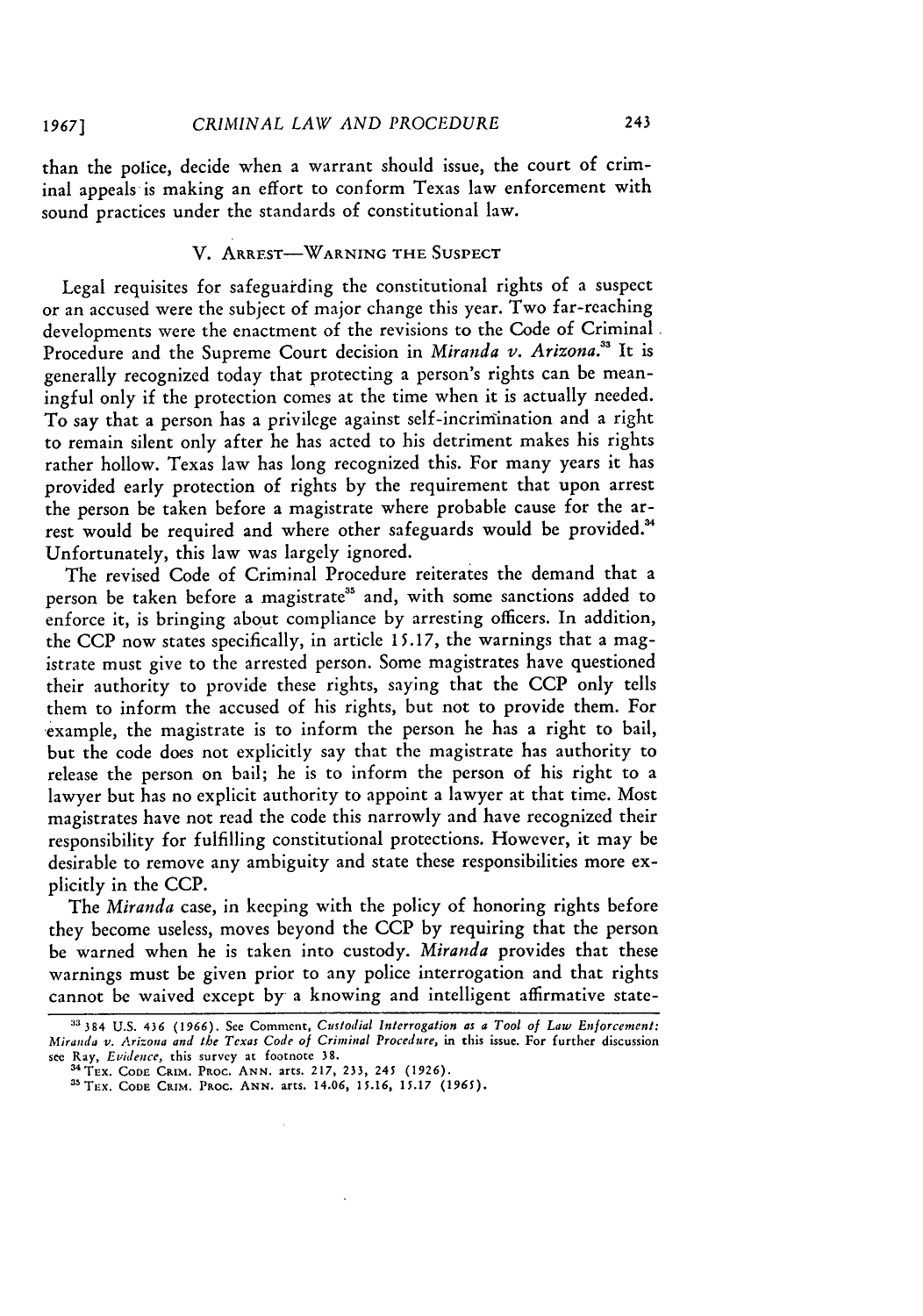ment of waiver, so, as a practical matter, it is necessary for the police to inform the detained suspect immediately upon his being placed in custody. However, arresting or detaining police agents can only inform the person of his legal rights-they do not have authority or responsibility to keep a person from voluntarily talking after informing him of his right to remain silent. Therefore, it is the CCP in conjunction with *Miranda* that affords the accused's constitutional safeguards from arbitrary and abusive government action. It is fair to predict, however, that if the state and local governing agencies fail to apply the CCP so as to fulfill these rights, other cases will be taken to the United States Supreme Court in hopes of filling the vacuum.

#### VI. **RIGHT** TO **COUNSEL**

Also stemming from the amended Code of Criminal Procedure and the *Miranda* decision are new questions concerning the right to counsel. When does the right to have a lawyer begin, and what is the lawyer supposed to do at that time? *Miranda* and the **CCP** pose these problems and only vaguely suggest answers. The **CCP** fortified the right to counsel **by** affording it at the first magistrate's hearing<sup>36</sup> and at examining trials,<sup>37</sup> much earlier than the old Texas law which delayed providing counsel until the arraignment hearing after indictment.<sup>38</sup> However, the CCP has not made clear who has authority to appoint counsel at the first hearing before the magistrate. Under the old code, the district court **judge** who presided at the arraignment exercised this authority. The revised **CCP** clearly states that at examining trials magistrates may appoint counsel, but what about at the first-warning hearing? It would seem clear, or at the worst clearly implied by the statements in article **15.17,** that the accused has the right to retain counsel or to request appointment of counsel, and that the magistrate shall afford time and opportunity for the person to consult with counsel. Perhaps a clearer, explicit statement that magistrates shall appoint counsel is needed.

What the lawyer, appointed or retained, is supposed to do once he is admitted to the first-warning hearing is uncertain. This appearance before the magistrate, in addition to being the time of judicially informing the accused of his legal rights, is supposed to be a hearing on probable cause for arrest. **If** that function is carried out by the magistrate, the attorney certainly could play an important role by examining the arresting officer and evaluating other evidence offered to show probable cause. Also, since bail is supposed to be afforded at this time, the attorney could see that bail is set in a reasonable amount or that his client is released on personal bond (a

244

TEX. **CODE CalM. PROC. ANN.** art. **15.17 (1965).**

**<sup>37</sup> TEX. CODE CRIM. PROC. ANN. art. 16.01 (1965).** 

**<sup>&#</sup>x27;TEX. CODE CRIM. PROC. ANN. art. 494 (1926).**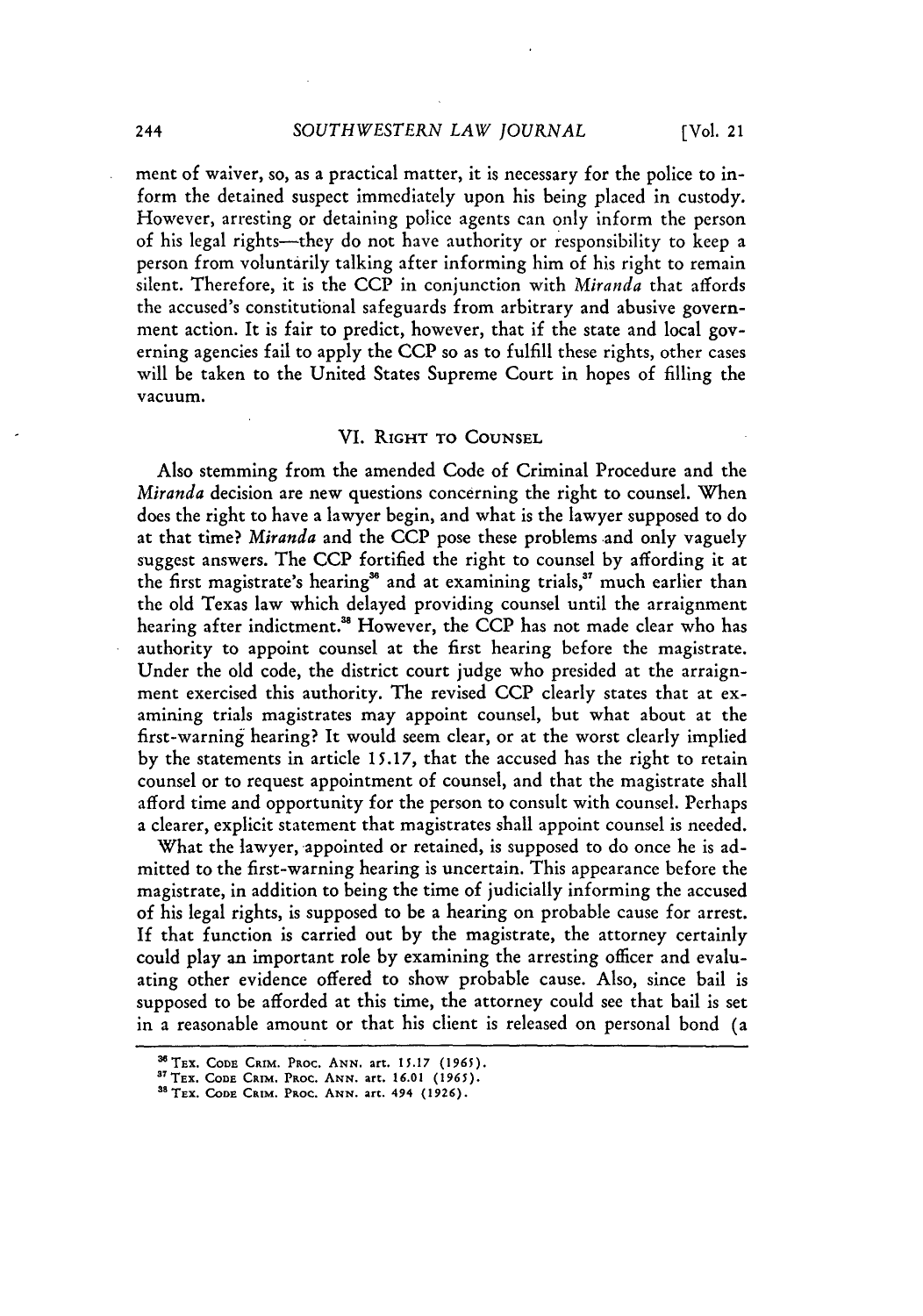new feature of the code)." Apparently, in a number of instances, magistrates are not releasing on bail at this stage. The code has been interpreted by some to the effect that after the warning is given, the accused may be left in police custody for interrogation and confinement in jail. Of course, these interpretations and practices vary from city to city, as each police force and each magistrate is left to devise their own rules for administration of the criminal justice system in Texas. The *Miranda* decision calls for counsel to **be** made available at these early stages of the criminal process, but the case does not attempt to offer a statutory procedure for getting the lawyer to the accused. Nor does the case offer an explanation of what functions the lawyer is to perform at this time."0 It appears to remain in the hands of the state legislature, the state courts, local government, and the bar associations to develop a system for providing counsel.

There were further amplifications of the right to counsel by the revised CCP. The code extends the right to misdemeanor cases which may lead to imprisonment.<sup>41</sup> In light of case decisions in the Fifth Circuit,<sup>42</sup> this statutory provision, in addition to affording the accused a better day in court, may be mandatory under the Constitution.

### VII. INTERROGATIONS **AND CONFESSIONS**

Further problems raised by the *Miranda* decision concern the right of the police to interrogate a person and how this police interrogation may be carried out. The Code of Criminal Procedure is silent on pre-trial interrogation by law enforcement officers. As mentioned above, article 15.17 provides for bail and for the right to counsel, leaving unanswered what the police may do after presenting the arrested person before the magistrate. *Miranda* answers the problem to some extent by its requirement of police warnings to the arrested party and by its requiring the presence of counsel at interrogation. Implicit is the conclusion that police interrogation is to be used quite sparingly and at best in a most restricted manner. But, police, in some cases, need to interrogate. Further revisions to the CCP ought to provide a lawful procedure for them to do so.

Overlapping with the interrogation problems are those of confessions. *Miranda* also has great impact in the area, although Texas law by and large already afforded confession safeguards now called for in the decision." The issue of retroactive application of *Miranda* came before the court of crim-

<sup>&</sup>lt;sup>39</sup> TEX. CODE CRIM. PROC. ANN. arts. 17.03-.04 (1965).

<sup>4&#</sup>x27; Comment, note **33** *supra.*

<sup>4</sup>'TEx. **CODE CRIM.** PRoc. **ANN.** art. **26.04 (1965).**

<sup>42</sup> See, *e.g.,* Harvey v. Mississippi, **340 F.2d 263** (5th Cir. **1965).**

**<sup>4</sup> aT.x. CODE CRIM. Paoc. ANN.** art. **38.22 (1965) (former** Tex. **Code** Crim. **Proc.** Ann. art. **727 (1926)).**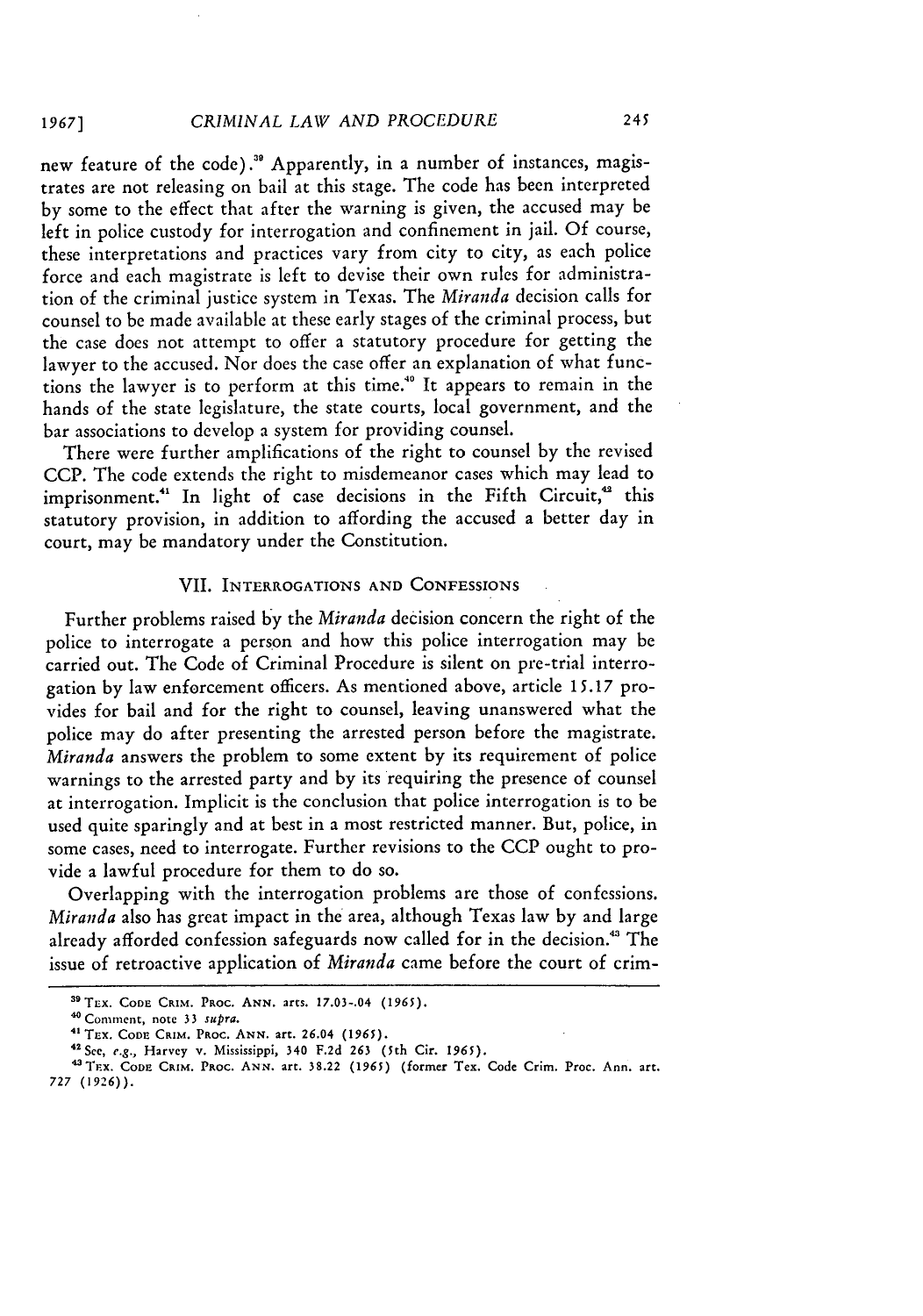inal appeals in *Wilson v. State."* The court, relying on United States Supreme Court decisions pertaining to retroactivity, held that only in cases coming to trial after June 13, 1966, did *Miranda* apply. Not yet resolved is the proper method for taking confessions. In addition to requirements under both Texas statutes and *Miranda* for warning the person before he confesses, must counsel be present at the taking of the confession? The Texas code does not address itself to this issue. *Miranda* calls for presence of counsel at interrogation-unless other means of protecting the accused from abuse are provided-and this may mean presence of counsel at the taking of a confession as well. Alternatively, it may be necessary only for counsel to have been provided by the court and consulted by the accused prior to the taking of a confession. Before an appeal is taken on this issue, it would be desirable for the state to work out procedures adequately protecting the accused and whose adequacy can be demonstrated in court when the time comes.

Procedures for taking oral confessions were the subject of attention during the year, both by the courts and the legislature. A decision handed down late in **1966,** but based on old Texas law, was *Rubenstein v. State,4 <sup>5</sup>* involving the Jack Ruby trial. With many points of egregious error in the conduct of the trial, some of which are discussed in the three opinions of the members of the court of criminal appeals, the court ultimately reversed the conviction on the issue of the oral confession. They held that Ruby's confession to the police was not spontaneous as required to meet the principle of *res gestae.* Actually, the court has jumbled together two different sets of rules, the rules for admissibility of oral confessions and the rules for admissibility of spontaneous statements as part of the *res gestae.* Article 727 of the old Code of Criminal Procedure governed the admissibility of oral confessions and case law established the conditions for *res gestae* statements. In the *Rubenstein* opinion, the court said that Ruby's statements were not spontaneous. It constituted "an oral confession **. . .** while in police custody and therefore was not admissible."<sup>46</sup>

The warnings surrounding confessions as required by the Supreme Court are new for many jurisdictions but not for Texas. Old article 727 has required such warnings for many years. It is worth noting that these protections for the accused have not unduly hampered Texas law enforcement in obtaining confessions. There have been changes in the wording of article 727, now found in article 38.22 of the revised CCP, which has caused some confusion. The new wording requires that an oral confession be signed by a witness. How can you sign an oral confession? Some have

<sup>4</sup> **"407 S.W.2d \$08 (Tex.** Crim. **App. 1966).**

<sup>4&#</sup>x27; **407 S.W.2d 793** (Tex. Crim. **App. 1966).**

*<sup>&</sup>quot; Id.* at *795.*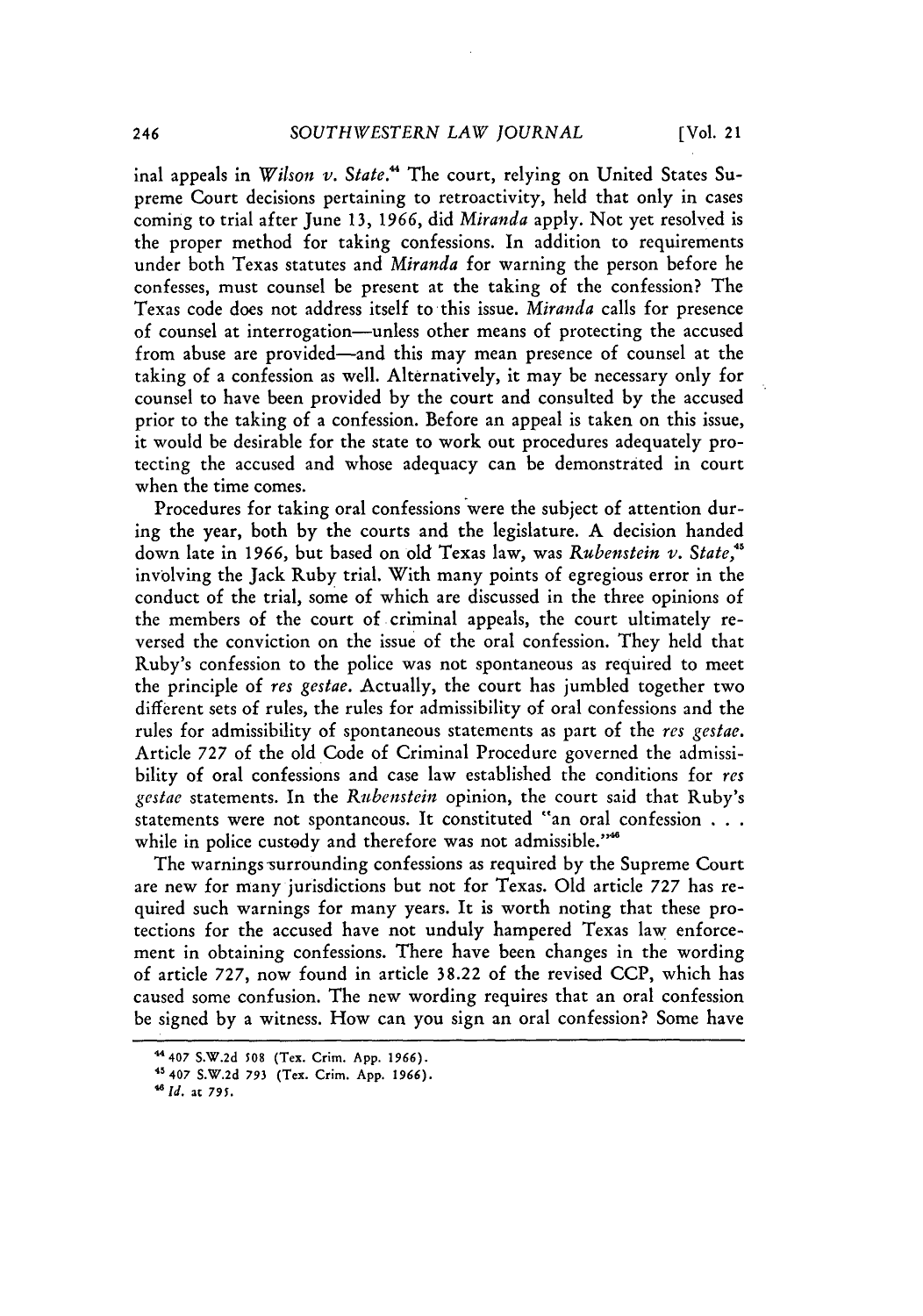*1967]*

said this may be accomplished simply by reducing the oral statement to writing and then having the document witnessed. Others have suggested that the whole problem is the result of a typographical error:

This appears to be a typographical error in the re-draft for the phrase, in the last sentence of the old article, which reads: **'If** the defendant is unable to sign his name, and signs his statement by making his mark . **. . .'** which immediately followed the provision relating to oral confession, was omitted probably by oversight while the remainder of the last sentence of the old article was added to the new provision pertaining to oral confession. Note that no provision is made in the new Code for those situations where the **de**fendant cannot sign his name to the confession."

#### VIII. FAIR TRIAL **AND** FAIR PUBLICITY

Also made embarrassingly clear by the Ruby trial was the need for new regulations for the release of news statements concerning a criminal case." Whether it be a release of statements by police, attorneys, or courts, or reporting by news media, new restraints appear necessary. In his concurring opinion in *Rubenstein,4* Judge McDonald gives examples of the lack of self-restraint by the news media to halt news coverage that prejudiced the fairness of the trial. His opinion also indicates that Judge Brown, Sr., the trial judge, failed to exercise his judicial responsibility to insulate the trial from prejudicial publicity. The Ruby case, of course, is not the first time that the importance of guaranteeing a fair and nonprejudicial atmosphere for a trial has been subordinated to the lust for publicity and sensationalism. Last year's example was *Estes v. Texas."0* In that case, in contrast to the Ruby trial, the trial judge attemped to provide a fair hearing while still accommodating the press and television. After citing instances showing how the presence of transmitting equipment interfered with the neutral atmosphere needed for a trial, the United States Supreme Court concluded that television cameras must be excluded from the courtroom. The *Estes* decision, that a dispassionate forum is essential for important justice, was reinforced this year by the Supreme Court's decision in *Sheppard v. Maxwell."1* There, as in *Rubenstein,* neither the trial judge nor the news media exercised any restraint on publicity and news reporting that ultimately prejudiced the outcome of the case.

**<sup>47</sup>**Onion, *Special Commentary to Article 26.04,* <sup>2</sup>**VERNON'S** TEX. **CODE** CRIM. PROC. **ANN.** *267 (1966).* **" The** dilcmmas were vividly presented earlier in the news releases concerning Lee Harvey

Oswald. "The experience in Dallas during November 22-24 is a dramatic affirmation of the need for steps to bring about a proper balance between the right of the public to be kept informed and the right of the individual to a fair and impartial trial." REPORT **OF THE PRESIDENT'S COMMISSION ON THE ASSASSINATION OF PRESIDENT KENNEDY 99** (Associated Press **1964).**

<sup>49407</sup>**S.W.2d** *793* **(Tex. Crim. App.** *1966).* **"s381** U.S. **532 (1965).**

<sup>&</sup>quot; 384 U.S. **333** *(1966).*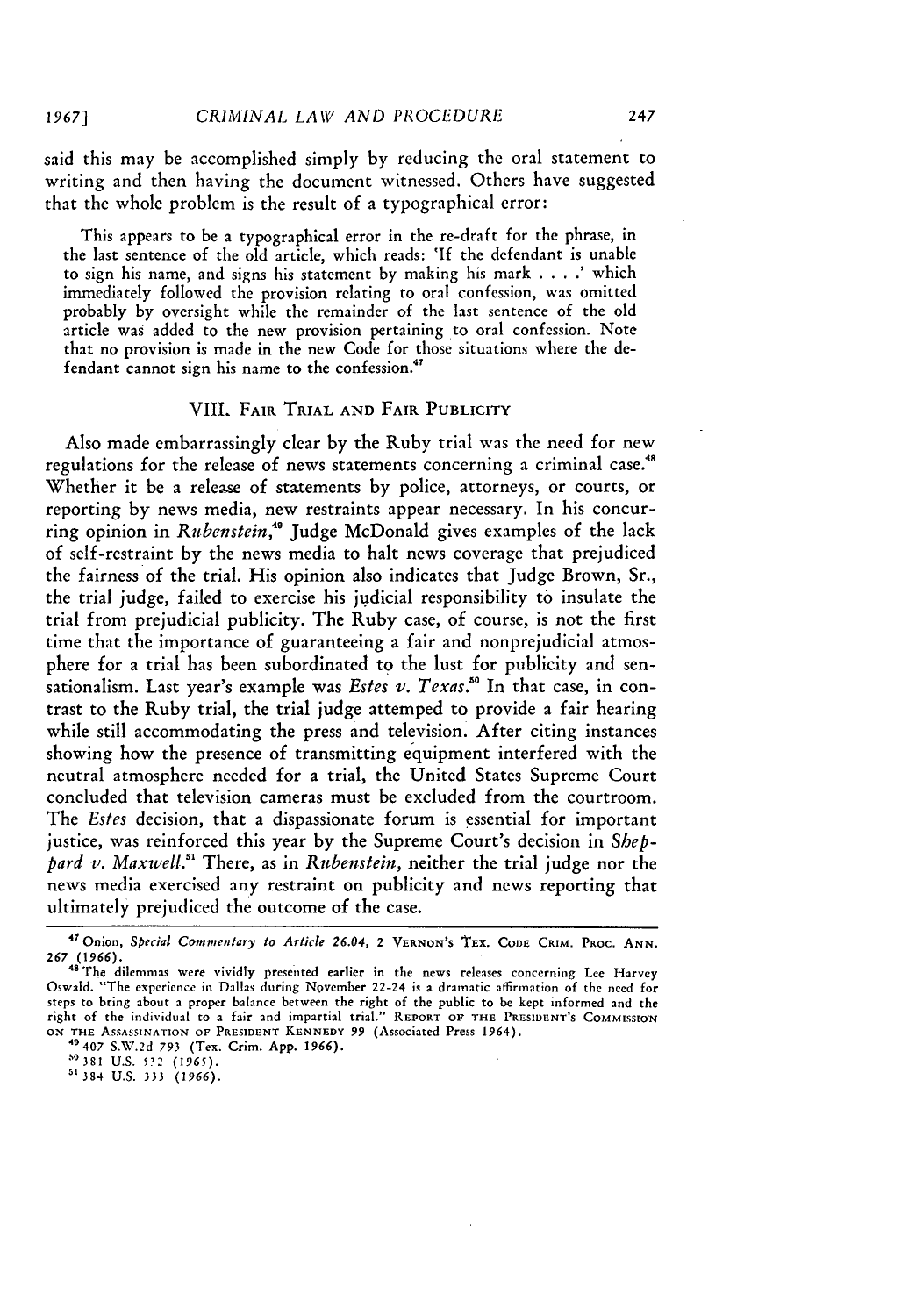Recognizing the need for reasonable restraints on trial news and publicity, the Texas legislature attempted to include in the revised Code of Criminal Procedure some new regulations. Due to rather heavy pressure from the press, the legislature chose to replace the original "harsh" rules with what became the innocuous article 2.03 (b) of the **CCP."** It states that everyone should "conduct themselves as to insure to the defendant a fair trial upon the presumption of innocence and at the same time afford the public the benefits of a free press." Who could disagree with that? Thus, the questions of what can be said—by police, by attorneys, and by judges and the proper scope of what may be reported by the news media remain unanswered in Texas. There are some efforts being made to seek solutions, such as the Governor's Interim Committee on Pre-Trial and Trial News Coverage"3 and the American Bar Association's Advisory Committee' on Fair Trial and Free Press."' In light of the widespread public concern and judicial attention, it would seem highly desirable for the legislature to re-evaluate the effectiveness of the present wording of article 2.03 (b).

#### IX. OTHER **DEVELOPMENTS**

*Insanity.* In *Ex parte Morgan"'* the court of criminal appeals was faced with the case of a person found mentally incompetent to stand trial. The jury reached this decision without having heard any competent medical or psychiatric testimony. The trial court, because of the lack of medical evidence, disregarded the jury's finding and adjudged the defendant saneable to make a rational defense. The trial court found itself confronted with a dilemma because Texas law: **(1)** requires that a person cannot be tried if found presently insane;<sup>56</sup> (2) but provides commitment in a mental hospital only when based on competent medical testimony.'" Other than recognizing the problem, in hopes that the legislature will correct it, the court of criminal appeals was unable to offer a solution. "The problem as to what shall be done with an accused person when he has been adjudged insane and not mentally competent to make a rational defense, and there is no specific provision in the Code of Criminal Procedure

<sup>5</sup> 'TEX. **CODE CRiM. PRoc. ANN.** art. **2.03, S** b **(1965).**

<sup>&</sup>lt;sup>53</sup> 29 TEXAS B.J. 6 (1966); 29 TEXAS B.J. 615 (1966).<br><sup>54</sup> "It is important both to the community and to the criminal process that the public be informed of the commission of crime, that corruption and misconduct, including the improper failure to arraign or to prosecute, **be** exposed whenever they are found, and that those accused of crime be apprehended. **If,** however, public statements and reporting with respect to these matters assume the truth of what may be only a belief or a suspicion, they may destroy the reputation of one who is innocent and may seriously endanger the right to a fair trial in the event that formal charges are **filed." ABA,** PROJECT **ON MINIMUM STANDARDS FOR CRIMINAL JUSTICE,** FAIR TRIAL **A14D FREE PRESS 16** *(1966).*

<sup>&</sup>quot;5403 S.W.2d **803** (Tex. Crim. App. *1966); see* 20 Sw. L.J. **933.**

**s'TEx. PEN. CODE ANN.** art. 34 **(1925).** <sup>5</sup> TEX. **CONST.** art. **1, S** 15a; TEX. **CODE** CRIM. PROC. **ANN. art.** 932b, *5* **8 (1926).**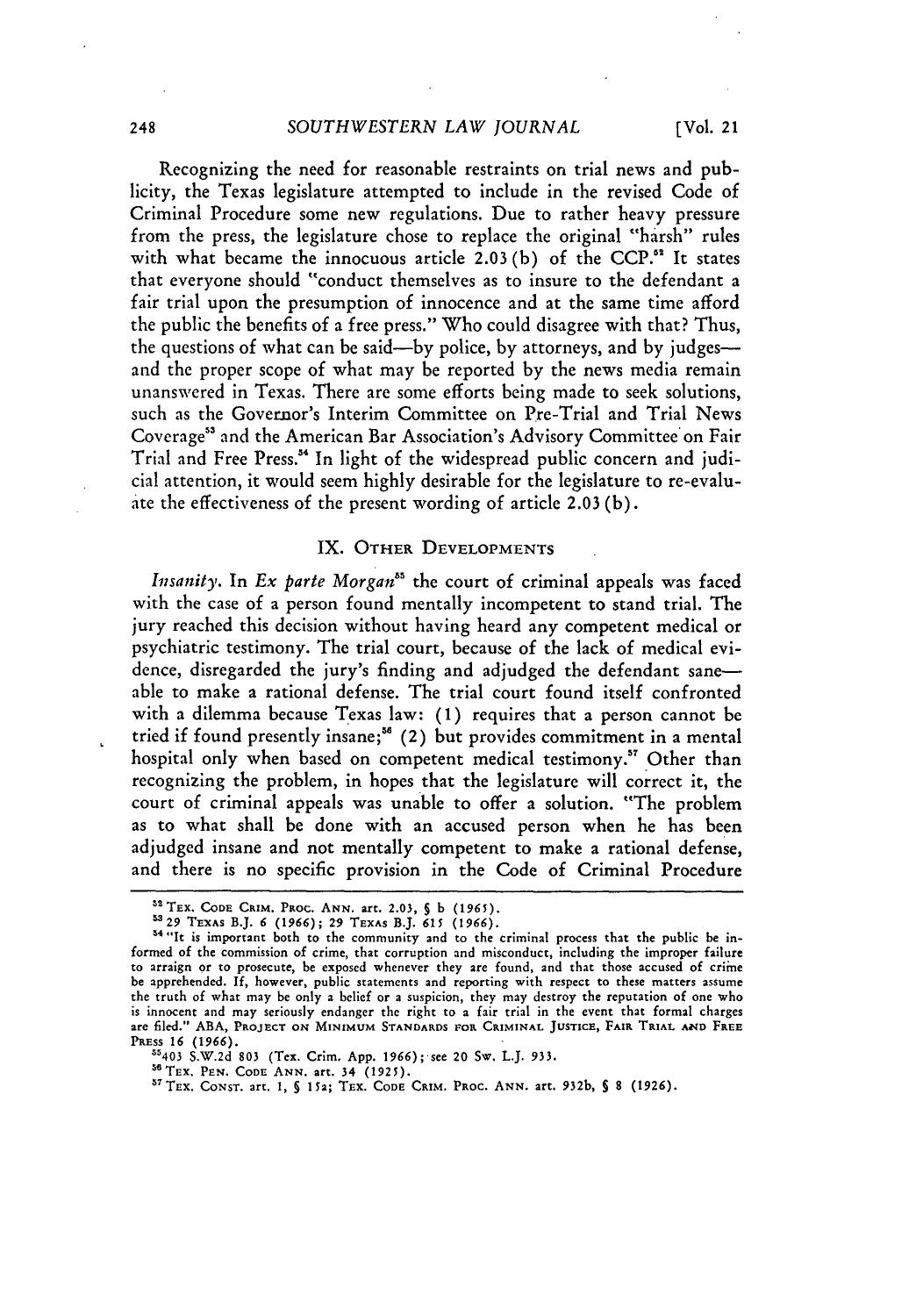*1967]*

for his commitment to a mental hospital, is not new and has not been eliminated by the 1965 Code."<sup>58</sup> [revised CCP].

The court granted the application for habeas corpus and ordered the petitioner released from confinement. But the court could, for example, have interpreted the requirement of competent medical testimony to mean that a trial judge should not allow the case to go to the jury if such evidence has not been introduced.

*Principal and Accomplice. Harris v. State"* **held** that a husband who encourages his wife to injure another person is criminally liable as a principal under article *66* of the Penal Code. In this case, the couple had been arguing with the injured party, and the husband said to his wife, "Don't argue with her, blow her God damn head off,"<sup>60</sup> which the wife did, destroying the victim's eye, the bullet lodging in her brain. Apparently, the court decision is consistent with Texas law which distinguishes between principals and accomplices."' The soundness of this distinction is seriously questionable, since the consequences of being found guilty in either capacity leads to exactly the same potential punishment. It is frequently a tricky question whether a person has acted as a principal or an accomplice. Defense attorneys find it desirable to keep this in the law, as it offers one more means of trapping the state in a technical error which will lead to a reversal by the court of criminal appeals. Most jurisdictions have abandoned this distinction,<sup>62</sup> and so should Texas.

*Juveniles*. There was an important development concerning the jurisdiction **of** criminal courts over juvenile offenders. The legislature in 1965 attempted to delineate which juveniles adjudged delinquent should be eligible for subsequent transfer out **of** juvenile court jurisdiction for adult criminal prosecution." In *Foster v. State,"* the court of criminal appeals declared this statute unconstitutional, concluded that it was vague, and held that the caption failed to give notice of the legislative intent. The court does not attempt to determine whether the defendant in the case was given fair treatment by the law. The case involved a Negro boy who at age fifteen had been adjudged a juvenile delinquent. Upon reaching age seventeen he was transferred to adult court and was tried for a murder arising out of the same circumstances as his earlier juvenile offense. Whether such treatment achieves any desirable objectives of the criminal law process is not discussed by the court. In a forceful dissent, Judge Morrison argues that

*I.* at **774.**

*Ex parte* Morgan, 403 **S.W.2d 803, 805** *(1966).*

**<sup>&</sup>quot;398** S.W.2d *773* (Tex. Crim. **App. 1966).**

**<sup>06</sup>** Trx. **PN.** CoDE **ANN.** art. **66-76 (1925).**

**<sup>&</sup>quot;6** Morrison & Blackburn, *Commentary on Principals and Accomplices,* **1** V1.RNON'S TEX. **PEN.** CODE **ANN. XIII, XXVII (1952).** <sup>65</sup> TEX. REv. **CIv. STAT. ANN.** art. **2338-1, § 6** (Supp. **1965).** <sup>64400</sup>**S.W.2d** *552* (Tex. **Crim. App. 1966).**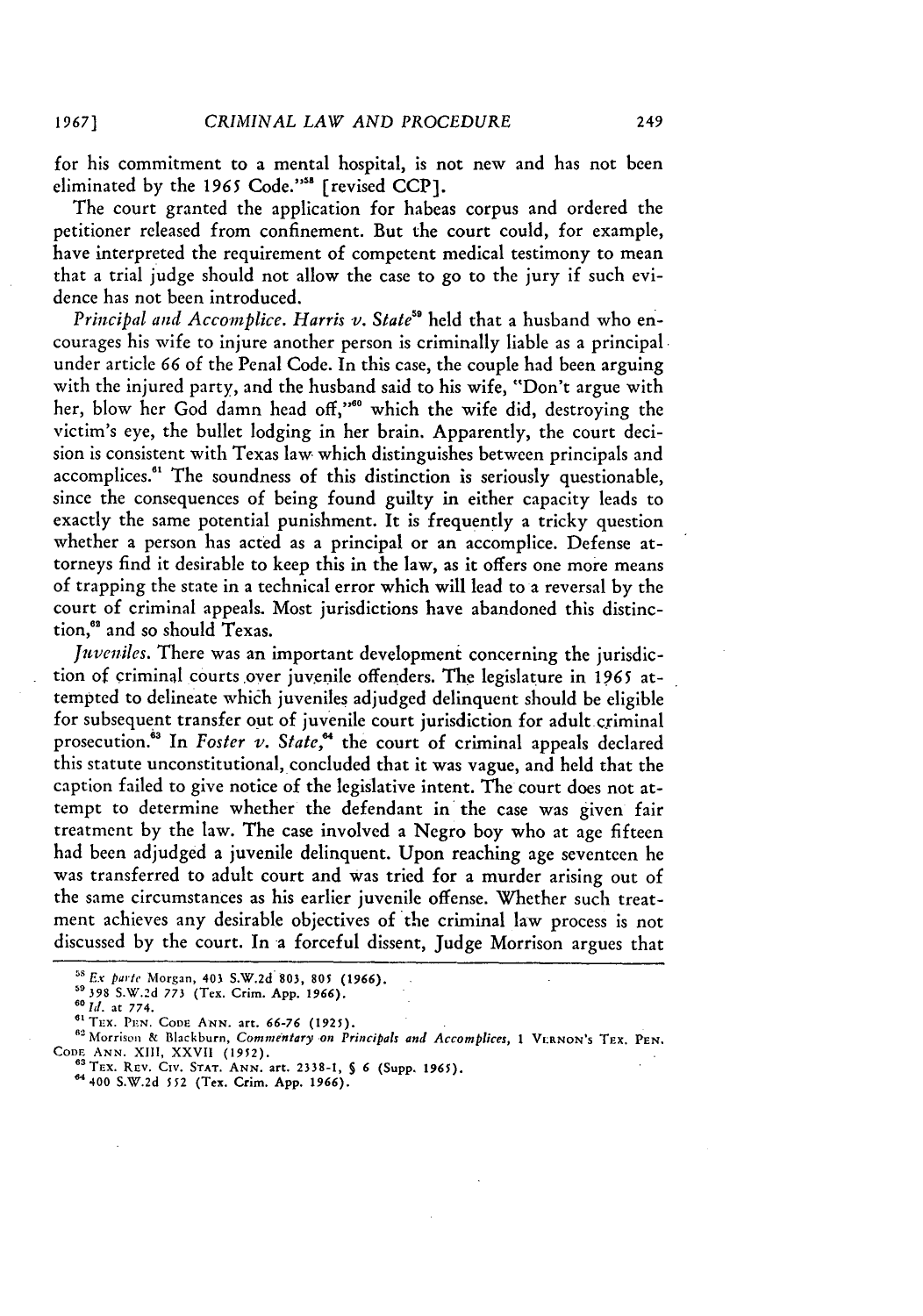since the boy had already been tried by the juvenile court for an offense out of the same transaction, he could not be tried again by the adult court. Judge Morrison's position has merit when viewed in terms of what the criminal law seeks to accomplish with juvenile offenders. The legislature apparently saw the need for a separate system for juveniles due to their age at the time of the offense, not the time of trial. There may be some who feel the reason for treating offenders under seventeen differently is because they are too young to feel the full sting of punishment, and therefore upon reaching seventeen it was time to unleash the full force of the penal laws. The legislature, surely, had a sounder basis for enacting the Juvenile Code, and the transfer provision.

#### X. **CONCLUSION**

There were many other decisions during the year, but overall little occurred that affected the basic jurisprudence of the state's criminal law. This may change in the near future as the membership of the court of criminal appeals was altered by the election of Judge Onion, and the status of the two Commissioners was changed to that of judges." Also, the Texas State Bar has embarked on a project to revise the Penal Code. An observer, therefore, may be cautiously optimistic that the Texas system of criminal justice is soon to be updated and made more in tune with contemporary social needs for fairness to the accused and security for the community at large.

"'See, *e.g., Ex Parte* Davis, No. *39935,* Tex. Crim. **App.,** Feb. *15,* **1967.**